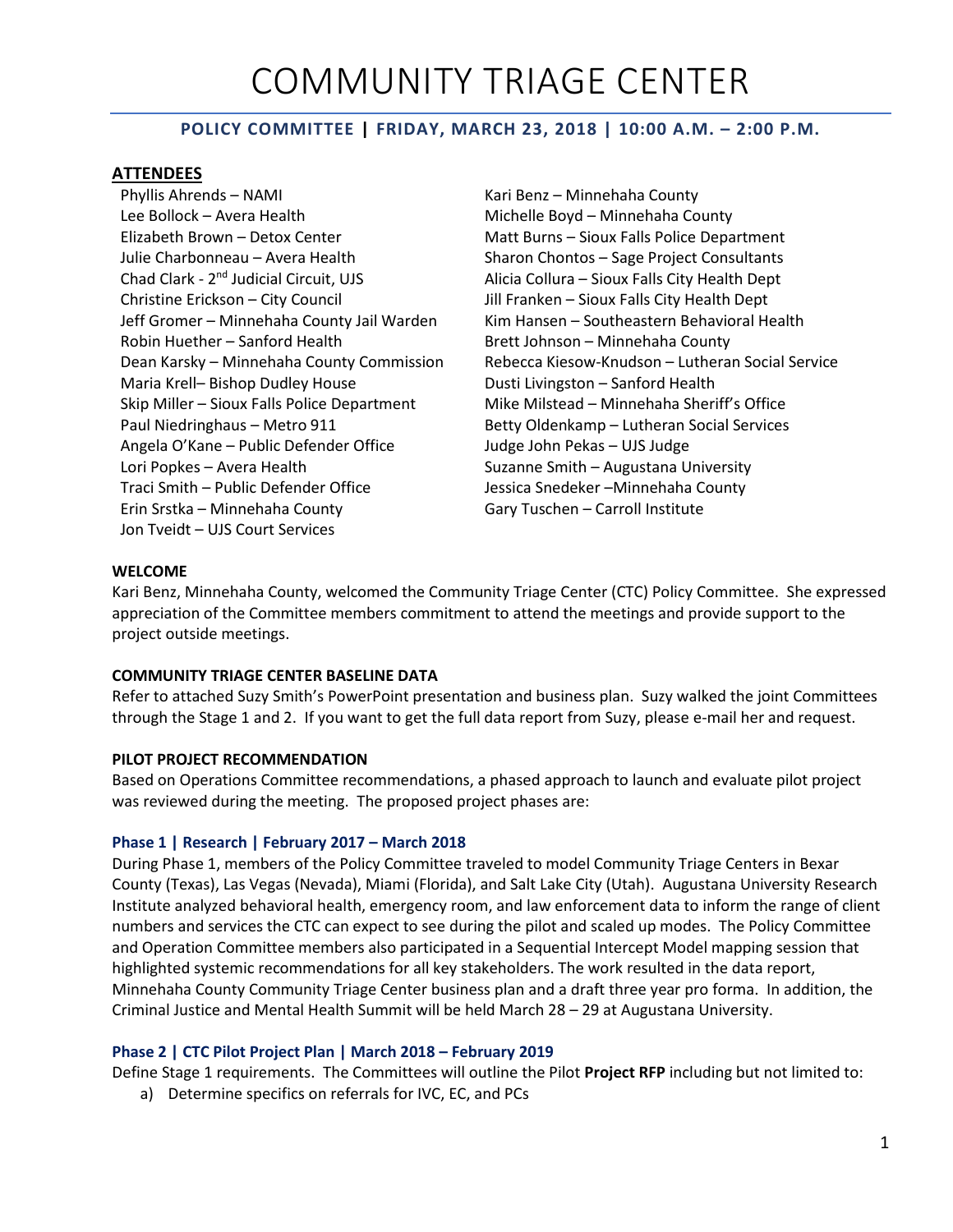- b) Location, Operations, and Funding
- c) Development Oversight Board
- d) Budget and identify funding.

At the end of Phase 2, the goal is to have a consensus of the CTC pilot project RFP.

#### **Phase 3 | CTC Pilot Project | May 2019 – April 2020**

During Phase 3, the pilot project (Stage 1) will be implemented and evaluated. Note the proposed evaluation plan below. During the pilot project, questions regarding medical services required at the CTC will be addressed. At the end of Phase 3, the Committees will determine if the pilot project should be scaled up. If so, the project will proceed to Phase 4. Identify the funding and location to support the RFP.

## **Phase 4 | Scale-Up Planning | 2020**

As data is produced and analyzed, the timing of scale-up will be determined based on need. During Phase 4, the Committees and stakeholders will outline the scale-up CTC model including the decision to include medical services. A sustainability plan, pro forma, and MOUs will be developed. Based on pilot project experience and research, legislative bills will be drafted and circulated for feedback for the 2020 legislative session.

#### **Phase 5 | Scale-Up | January 2021 Forward**

During Phase 5, a scale up model will be implemented and evaluated. The data collection scope of work from Phase 1 will be repeated highlighting changes.

## **Phase 6 | Rural Community Outreach | Timeline To Be Determined**

During Phase 6, rural community outreach via video conferencing / tele-health technology to rural communities will be offered. Based on need and funding, outreach services can be implemented earlier.

#### **STAGES**

Two stages were outlined for the pilot project.

#### *Stage 1: Relocation of Detox Facility and include behavioral health moderate crisis referrals*

- Current Sobering Center and Detox, law enforcement referrals, and walk-ins without physical ailment.
- Among other requirements, space to allow co-location or office sharing with community partners will be considered for providing services and warm hand-offs.
- Emergency Room (ER) walk-ins include only those whose primary diagnosis is a behavioral health issue and who were discharged to home/self-care, detox, law/jail/court, or admitted to Behavioral Health.
- During Stage 1 data collection and research will be completed to substantiate advancement to Stage 2.

Currently, individuals who are experiencing a mental health or substance abuse crisis arrive at the emergency room department, Detox Facility, or the Sobering Center. Once the CTC is operational, individuals in crisis can be routed to the CTC through self-referral, law enforcement, and other agencies (jail, ER, and SUD providers). The CTC staff will complete the intake information and decide to send the individual to the Detox Unit, Observation Unit, Stabilization Unit or provide a warm hand-off to a partner agency. If stabilized, the patient may be sent home.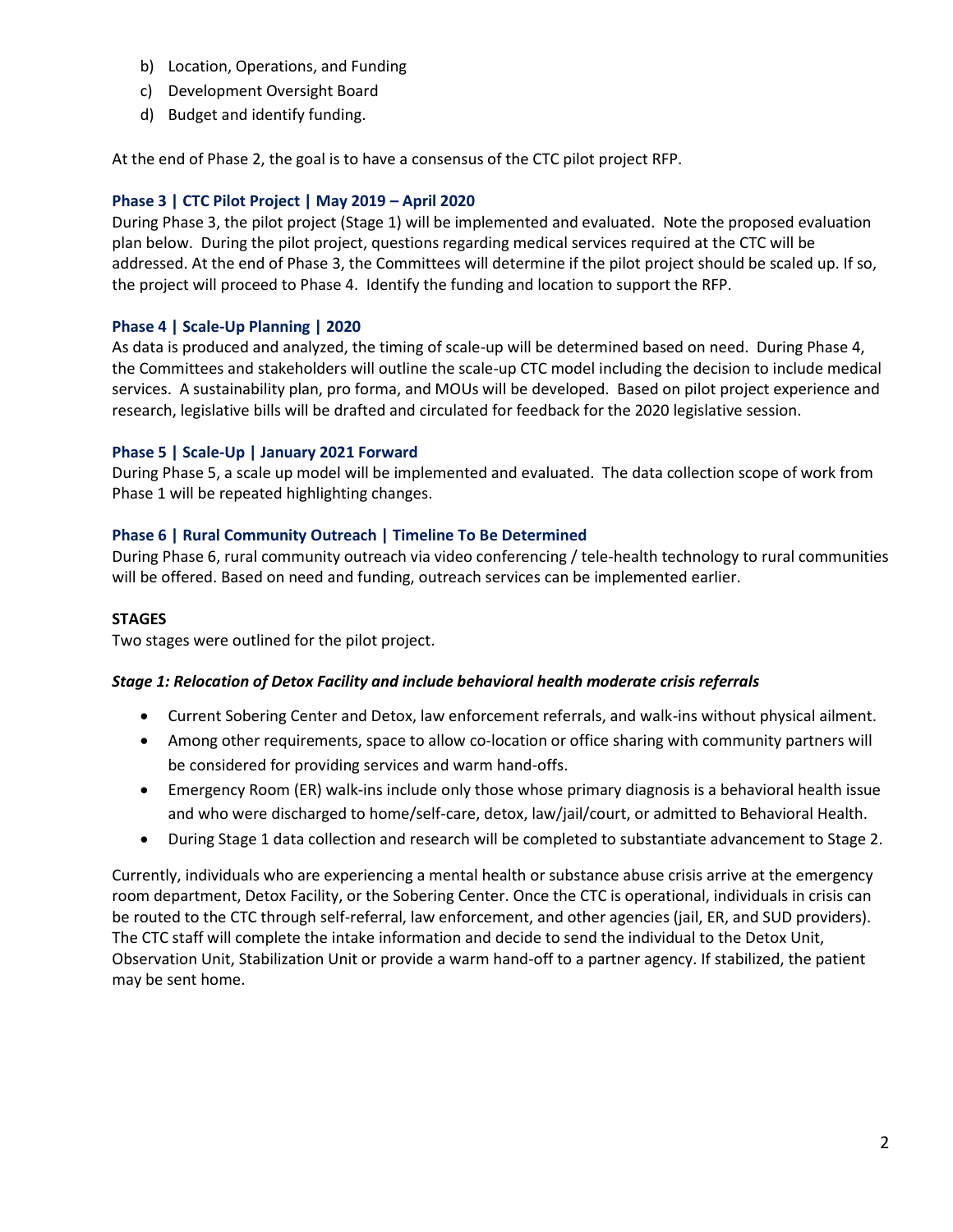

# *Stage 2: Based on the CTC and hospital ER data collected during Stage 1, continue Stage 1 activities and consider a medical drop off option.*

The target audience will be current Sobering Center and Detox clients plus law enforcement referrals, walk-ins with or without physical ailment, and possibly EMS drop-off. Room will be added for vendors for providing outreach, supportive services, and warm hand-offs. ER walk-ins and EMS arrivals may include those discharged to home/self-care, detox, law/jail/court, or admitted to Behavioral Health.



.